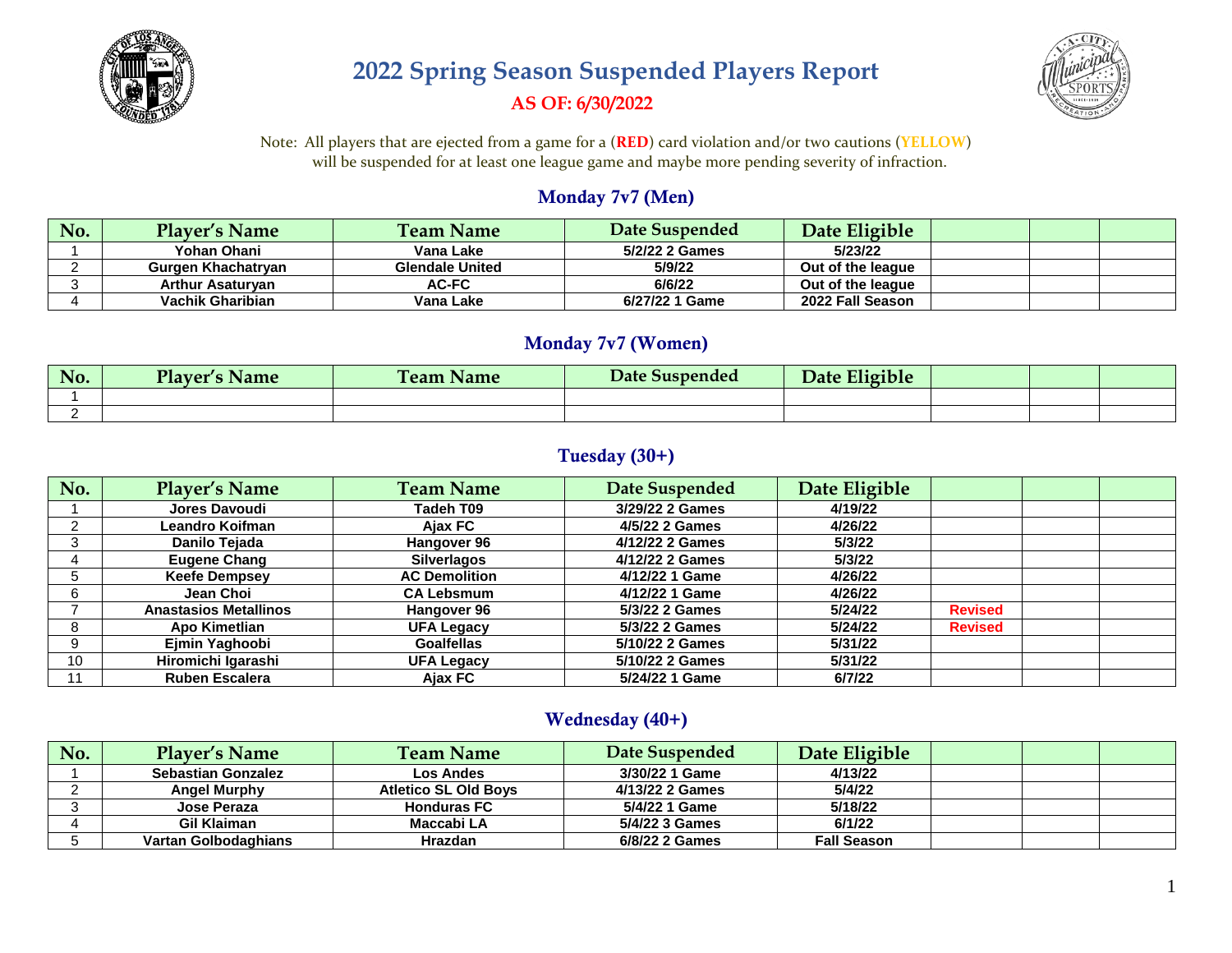# Thursday Open (Men)

| No. | <b>Player's Name</b> | <b>Team Name</b> | Date Suspended    | Date Eligible    |  |  |
|-----|----------------------|------------------|-------------------|------------------|--|--|
|     | Isaac Robledo        | <b>USA</b>       | $4/7/22$ 2 Games  | 4/28/22          |  |  |
|     | Eduardo Banuelos     | LA Ravens        | $5/26/22$ 1 Game  | 6/9/22           |  |  |
|     | Hayk Hakobian        | <b>PS United</b> | $5/26/22$ 3 Games | 2022 Fall Season |  |  |
|     | Jacob Del Rio        | LA Aztecs        | $6/2/22$ 1 Game   | 6/16/22          |  |  |
|     | Aprahamian Vazrig    | Gol              | $6/9/22$ 1 Game   | Next Season      |  |  |
|     | Peter Palacios       | LA Aztecs        | $6/16/22$ 5 Games | 2022 Fall Season |  |  |

### Thursday 7v7 (Men)

| No. | <b>Player's Name</b> | <b>Team Name</b>   | Date Suspended   | Date Eligible |  |  |
|-----|----------------------|--------------------|------------------|---------------|--|--|
|     | Jacob Tasher         | Garage Fire        | $4/14/22$ 1 Game | 4/28/22       |  |  |
|     | Angello Huichan      | Arsenal FC         | $4/28/22$ 1 Game | 5/12/22       |  |  |
|     | <b>Travis Tran</b>   | Vietnamese SC      | $5/12/22$ 1 Game | 5/26/22       |  |  |
|     | Richie Million       | Garage Fire        | $5/12/22$ 1 Game | 5/26/22       |  |  |
|     | Gregg Sulkin         | Garage Fire        | $5/12/22$ 1 Game | 5/26/22       |  |  |
|     | Daniel Brack         | <b>Bisous Boys</b> | $5/19/22$ 1 Game | 6/2/22        |  |  |
|     | Victor Chaponot      | <b>Bisous Boys</b> | $6/9/22$ 3 Games | Next Season   |  |  |

## Friday 7v7 (Men)

| No. | <b>Player's Name</b> | <b>Team Name</b>   | Date Suspended    | Date Eligible     |  |  |
|-----|----------------------|--------------------|-------------------|-------------------|--|--|
|     | Joseph Farley        | Real Sociedad      | $4/24/22$ 1 Game  | 5/6/22            |  |  |
|     | Shawyon Fazel        | Pugjindo FC        | $5/6/22$ 2 Games  | 6/3/22            |  |  |
|     | Sing J. Lee          | Pugjindo FC        | $5/6/22$ 2 Games  | 6/3/22            |  |  |
|     | Eziquiel Cordero     | Condor FC #2       | $5/20/22$ 1 Game  | 6/10/22           |  |  |
|     | Shadrach Saydee      | The Internationals | $6/3/22$ 1 Game   | 6/17/22           |  |  |
|     | <b>Kevin Meneses</b> | Goonz FC           | 6/10/22           | Out of the league |  |  |
|     | Erick Soto           | Real Sociedad      | $6/10/22$ 1 Game  | 6/24/22           |  |  |
|     | Freddy Cardenas      | LA City United FC  | $6/10/22$ 1 Game  | Next Season       |  |  |
|     | Bahi Barakat         | Marshall United    | $6/24/22$ 2 Games | 2022 Fall Season  |  |  |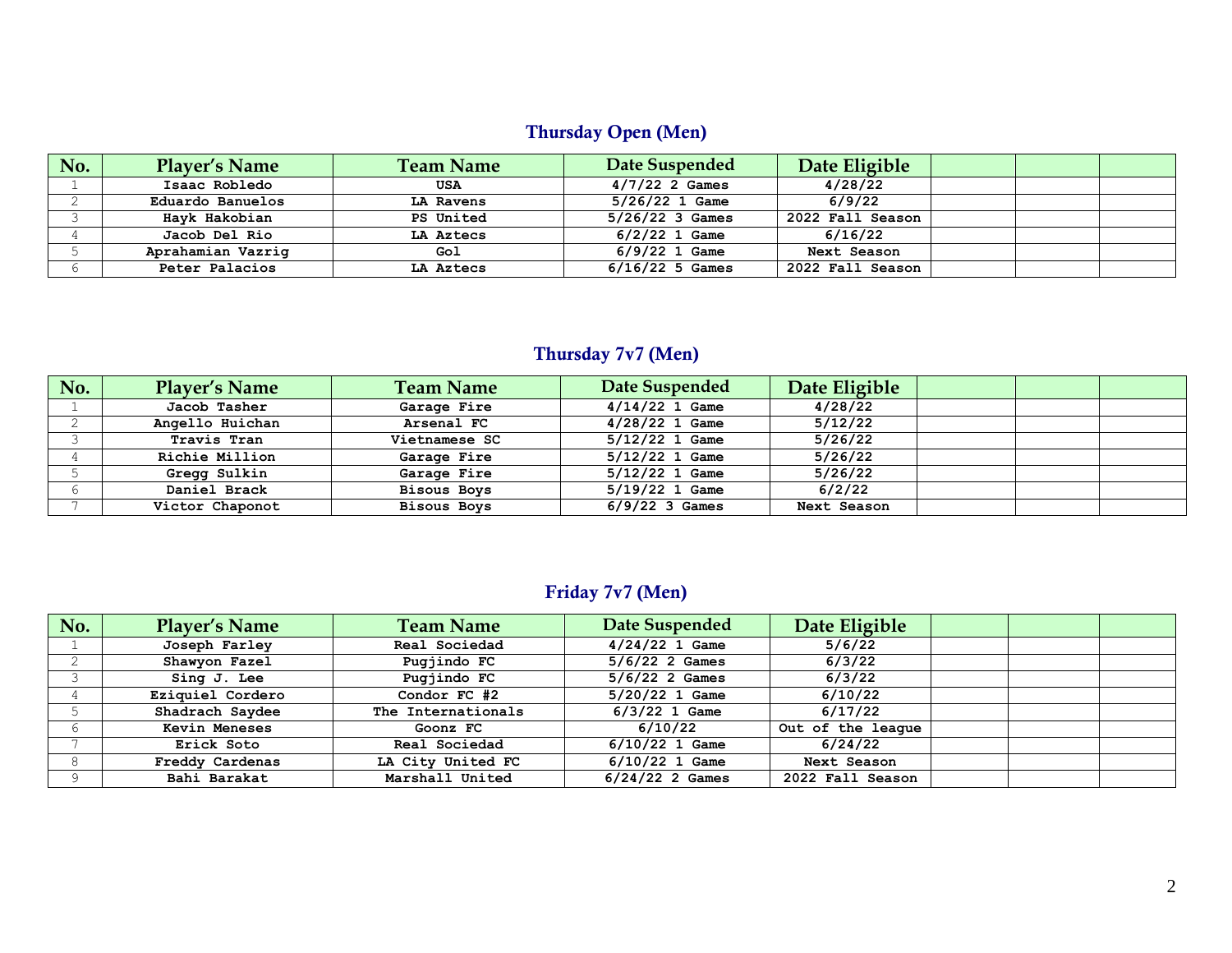### First AM

| No. | <b>Player's Name</b> | <b>Team Name</b>           | Date Suspended  | Date Eligible |  |  |
|-----|----------------------|----------------------------|-----------------|---------------|--|--|
|     | Matias Alcaraz       | 71st Street FC             | 5/22/22 1 Game  | 6/12/22       |  |  |
|     | Anthony Marquez      | 71 <sup>st</sup> Street FC | $6/5/22$ 1 Game | 6/19/22       |  |  |
|     |                      |                            |                 |               |  |  |

### First PM

| No. | <b>Player's Name</b> | <b>Team Name</b> | Date Suspended    | Date Eligible    |  |  |
|-----|----------------------|------------------|-------------------|------------------|--|--|
|     | Alejandro Gonzalez   | Alcones FC       | $4/3/22$ 1 Game   | 4/24/22          |  |  |
|     | Kevin Gonzalez       | Alcones FC       | $4/10/22$ 1 Game  | 5/1/22           |  |  |
|     | Samuel Sanchez       | Club Jalisco     | $4/24/22$ 2 Games | 5/22/22          |  |  |
|     | Francis Macedo       | Alcones FC       | $5/22/22$ 1 Game  | 6/12/22          |  |  |
|     | Cameron Chin         | Los Paleteros    | $5/22/22$ 1 Game  | 6/12/22          |  |  |
|     | Thomas Suarez        | Club Jalisco     | $6/12/22$ 1 Game  | 6/26/22          |  |  |
|     | Ryan Smith           | Los Paleteros    | $6/19/22$ 1 Game  | 2022 Fall Season |  |  |
|     | Jesus Velazquez      | Club Jalisco     | $6/26/22$ 2 Games | 2022 Fall Season |  |  |
|     | Rafael Luna          | Alcones FC       | $6/26/22$ 2 Games | 2022 Fall Season |  |  |

# Minor AM

| No.             | <b>Player's Name</b> | <b>Team Name</b>  | Date Suspended   | Date Eligible     |  |  |
|-----------------|----------------------|-------------------|------------------|-------------------|--|--|
|                 | Fernando Lozano      | Dogtown Academy   | $3/27/22$ 1 Game | 4/10/22           |  |  |
|                 | Carlos Munoz         | CD Ajax           | $3/27/22$ 1 Game | 4/10/22           |  |  |
|                 | Aidan Currer         | Glendale Heat     | $4/10/22$ 1 Game | 5/1/22            |  |  |
|                 | Alvaro Escalante     | CD Ajax           | $5/1/22$ 1 Game  | 5/22/22           |  |  |
|                 | Mike Serakides       | Glendale Heat     | $5/1/22$ 2 Games | 6/5/22            |  |  |
|                 | Keywan Tabatabai     | Malibu FC         | $5/1/22$ 1 Game  | 5/22/22           |  |  |
|                 | Keywan Tabatabai     | Malibu FC         | $5/22/22$ 1 Game | 6/12/22           |  |  |
|                 | Edwin Ramos          | CD Ajax           | $6/5/22$ 1 Game  | 6/19/22           |  |  |
|                 | Tony Navarrete       | Halsted Hooligans | $6/12/22$ 1 Game | 6/26/22           |  |  |
| 10 <sup>°</sup> | Angel Badillo        | Malibu FC         | 6/19/22          | Out of the league |  |  |

### Minor PM

| No. | <b>Player's Name</b> | <b>Team Name</b> | Date Suspended    | Date Eligible    |  |  |
|-----|----------------------|------------------|-------------------|------------------|--|--|
|     | Ricardo Silva        | Toros Neza       | $4/3/22$ 1 Game   | 4/24/22          |  |  |
|     | Ethan Dambrosia      | WHSC Fusion      | $5/1/22$ 1 Game   | 5/22/22          |  |  |
|     | Andrew Simone        | ABCDE FC         | $5/15/22$ 1 Game  | 6/5/22           |  |  |
|     | Johnny Woolf         | ABCDE FC         | $5/15/22$ 1 Game  | 6/5/22           |  |  |
|     | Avetis Haroutunian   | LA United        | $5/22/22$ 1 Game  | 6/12/22          |  |  |
|     | <b>Edward Torres</b> | LA United        | $6/5/22$ 1 Game   | 6/19/22          |  |  |
|     | Arshia Rezaeipanah   | Raiders United   | $6/12/22$ 2 Games | 7/10/22          |  |  |
|     | Ethan Garcia         | ABCDE FC         | $6/26/22$ 1 Game  | 2022 Fall Season |  |  |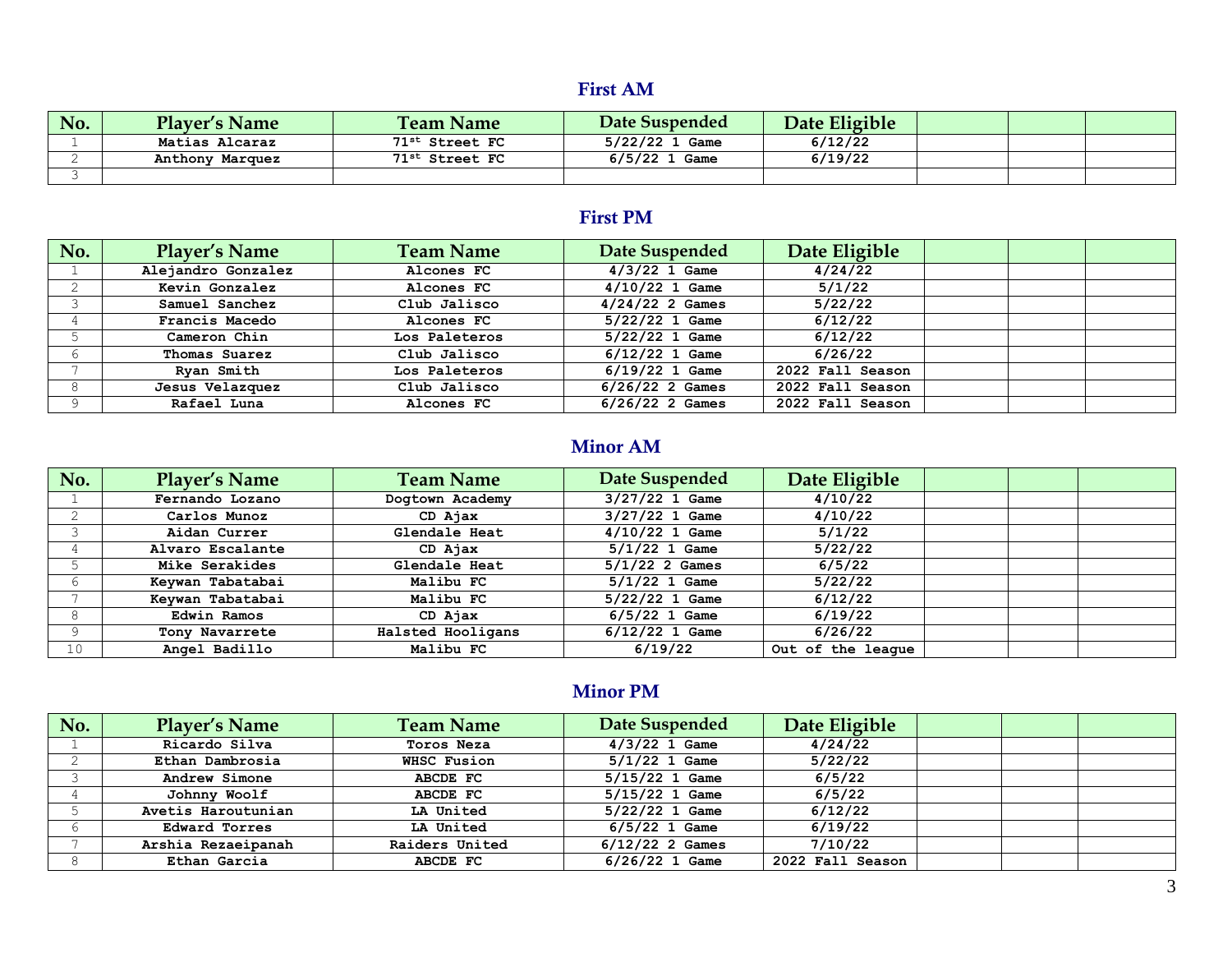## Major AM

| No. | <b>Player's Name</b> | <b>Team Name</b>      | Date Suspended    | Date Eligible    |  |  |
|-----|----------------------|-----------------------|-------------------|------------------|--|--|
|     | Noah Gaines          | Homenmen Angel        | $4/10/22$ 5 Games | 6/12/22          |  |  |
|     | Nareg Khokazian      | Homenmen Angel        | $4/10/22$ 5 Games | 6/12/22          |  |  |
|     | Francisco Barron     | Zorros                | $4/10/22$ 5 Games | 6/12/22          |  |  |
|     | Cesar Ramirez        | Zorros                | $4/10/22$ 5 Games | 6/12/22          |  |  |
|     | Freddy Cardenas      | FC Galactic           | $4/24/22$ 1 Game  | 5/15/22          |  |  |
|     | Luca Brinciotti      | Homenmen Angel        | $5/15/22$ 1 Game  | 6/5/22           |  |  |
|     | Edward Fulmer        | Los Angeles Rising FC | $6/12/22$ 1 Game  | 7/10/22          |  |  |
|     | Ruben Mejia          | <b>ACP Phoenix</b>    | $6/19/22$ 5 Games | 2022 Fall Season |  |  |

## Major PM

| No. | <b>Player's Name</b> | <b>Team Name</b>      | Date Suspended    | Date Eligible    |  |  |
|-----|----------------------|-----------------------|-------------------|------------------|--|--|
|     | Christopher Simnot   | Sherwood Forest FC    | $3/27/22$ 1 Game  | 4/24/22          |  |  |
|     | Kalen Strandberg     | Sherwood Forest FC    | $3/27/22$ 1 Game  | 4/24/22          |  |  |
|     | John Drewel          | Sherwood Forest FC    | $4/10/22$ 1 Game  | 5/1/22           |  |  |
|     | Brayan Guardado      | Huracan FC            | $4/24/22$ 1 Game  | 5/15/22          |  |  |
|     | Willem Kemkamp       | Sunset FC Strollers   | $6/5/22$ 1 Game   | 6/19/22          |  |  |
|     | Jeremy Winkler       | AC Palermo Revolution | $6/5/22$ 1 Game   | 6/19/22          |  |  |
|     | Bryan Esqueda        | AC Palermo Revolution | $6/26/22$ 3 Games | 2022 Fall Season |  |  |

# Metro AM

|                 |                      |                       | <b>Major AM</b>       |                  |  |   |  |  |
|-----------------|----------------------|-----------------------|-----------------------|------------------|--|---|--|--|
| No.             | <b>Player's Name</b> | <b>Team Name</b>      | Date Suspended        | Date Eligible    |  |   |  |  |
|                 | Noah Gaines          | Homenmen Angel        | $4/10/22$ 5 Games     | 6/12/22          |  |   |  |  |
| $\mathbf{2}$    | Nareg Khokazian      | Homenmen Angel        | $4/10/22$ 5 Games     | 6/12/22          |  |   |  |  |
| 3               | Francisco Barron     | Zorros                | $4/10/22$ 5 Games     | 6/12/22          |  |   |  |  |
| 4               | Cesar Ramirez        | Zorros                | $4/10/22$ 5 Games     | 6/12/22          |  |   |  |  |
| 5               | Freddy Cardenas      | FC Galactic           | $4/24/22$ 1 Game      | 5/15/22          |  |   |  |  |
| 6               | Luca Brinciotti      | Homenmen Angel        | $5/15/22$ 1 Game      | 6/5/22           |  |   |  |  |
| 7               | Edward Fulmer        | Los Angeles Rising FC | $6/12/22$ 1 Game      | 7/10/22          |  |   |  |  |
| 8               | Ruben Mejia          | <b>ACP Phoenix</b>    | $6/19/22$ 5 Games     | 2022 Fall Season |  |   |  |  |
|                 |                      |                       | <b>Major PM</b>       |                  |  |   |  |  |
| No.             | <b>Player's Name</b> | <b>Team Name</b>      | <b>Date Suspended</b> | Date Eligible    |  |   |  |  |
| 1               | Christopher Simnot   | Sherwood Forest FC    | $3/27/22$ 1 Game      | 4/24/22          |  |   |  |  |
| 2               | Kalen Strandberg     | Sherwood Forest FC    | $3/27/22$ 1 Game      | 4/24/22          |  |   |  |  |
| 3               | John Drewel          | Sherwood Forest FC    | $4/10/22$ 1 Game      | 5/1/22           |  |   |  |  |
| 4               | Brayan Guardado      | Huracan FC            | $4/24/22$ 1 Game      | 5/15/22          |  |   |  |  |
| 5               | Willem Kemkamp       | Sunset FC Strollers   | $6/5/22$ 1 Game       | 6/19/22          |  |   |  |  |
| 6               | Jeremy Winkler       | AC Palermo Revolution | $6/5/22$ 1 Game       | 6/19/22          |  |   |  |  |
| 7               | Bryan Esqueda        | AC Palermo Revolution | $6/26/22$ 3 Games     | 2022 Fall Season |  |   |  |  |
|                 | <b>Metro AM</b>      |                       |                       |                  |  |   |  |  |
| No.             | <b>Player's Name</b> | <b>Team Name</b>      | <b>Date Suspended</b> | Date Eligible    |  |   |  |  |
| $\mathbf{1}$    | Davide Baroncini     | ACP Core              | $4/10/22$ 1 Game      | 5/1/22           |  |   |  |  |
| $\mathbf{2}$    | Keefe Dempsey        | ACP Core              | $5/15/22$ 1 Game      | 6/5/22           |  |   |  |  |
| 3               | Oscar Mata           | Almansor FC           | 5/22/22 2 Games       | 6/19/22          |  |   |  |  |
| 4               | Danny Herrle         | A Spooky Ghost        | $5/22/22$ 1 Game      | 6/12/22          |  |   |  |  |
| 5               | Benjamin Larson      | A Spooky Ghost        | $5/22/22$ 1 Game      | 6/12/22          |  |   |  |  |
| 6               | Efrain Lara          | Almansor FC           | $6/5/22$ 1 Game       | 6/19/22          |  |   |  |  |
| 7               | Daniel Llanos        | Almansor FC           | $6/5/22$ 1 Game       | 6/19/22          |  |   |  |  |
| 8               | Amir Rezk            | A Spooky Ghost        | $6/19/22$ 5 Games     | 2022 Fall Season |  |   |  |  |
| 9               | Kevin Munquia        | Sunset FC Red Lions   | $6/26/22$ 1 Game      | 2022 Fall Season |  |   |  |  |
| <b>Metro PM</b> |                      |                       |                       |                  |  |   |  |  |
| No.             | <b>Player's Name</b> | <b>Team Name</b>      | <b>Date Suspended</b> | Date Eligible    |  |   |  |  |
| 1               | Artur Veisyan        | Burbank FC            | $3/27/22$ 1 Game      | 4/10/22          |  |   |  |  |
| $\overline{2}$  | Marco Rojel          | Cuzcatlan             | $4/10/22$ 1 Game      | 5/1/22           |  |   |  |  |
| 3               | Elvis Valle          | Cuzcatlan             | $4/10/22$ 1 Game      | 5/1/22           |  |   |  |  |
|                 |                      |                       |                       |                  |  | 4 |  |  |

### Metro PM

| No. | <b>Plaver's Name</b> | <b>Team Name</b> | Date Suspended   | Date Eligible |  |  |
|-----|----------------------|------------------|------------------|---------------|--|--|
|     | Artur Veisyan        | Burbank FC       | $3/27/22$ 1 Game | 4/10/22       |  |  |
|     | Marco Rojel          | Cuzcatlan        | $4/10/22$ 1 Game | 5/1/22        |  |  |
|     | Elvis Valle          | Cuzcatlan        | $4/10/22$ 1 Game | 5/1/22        |  |  |